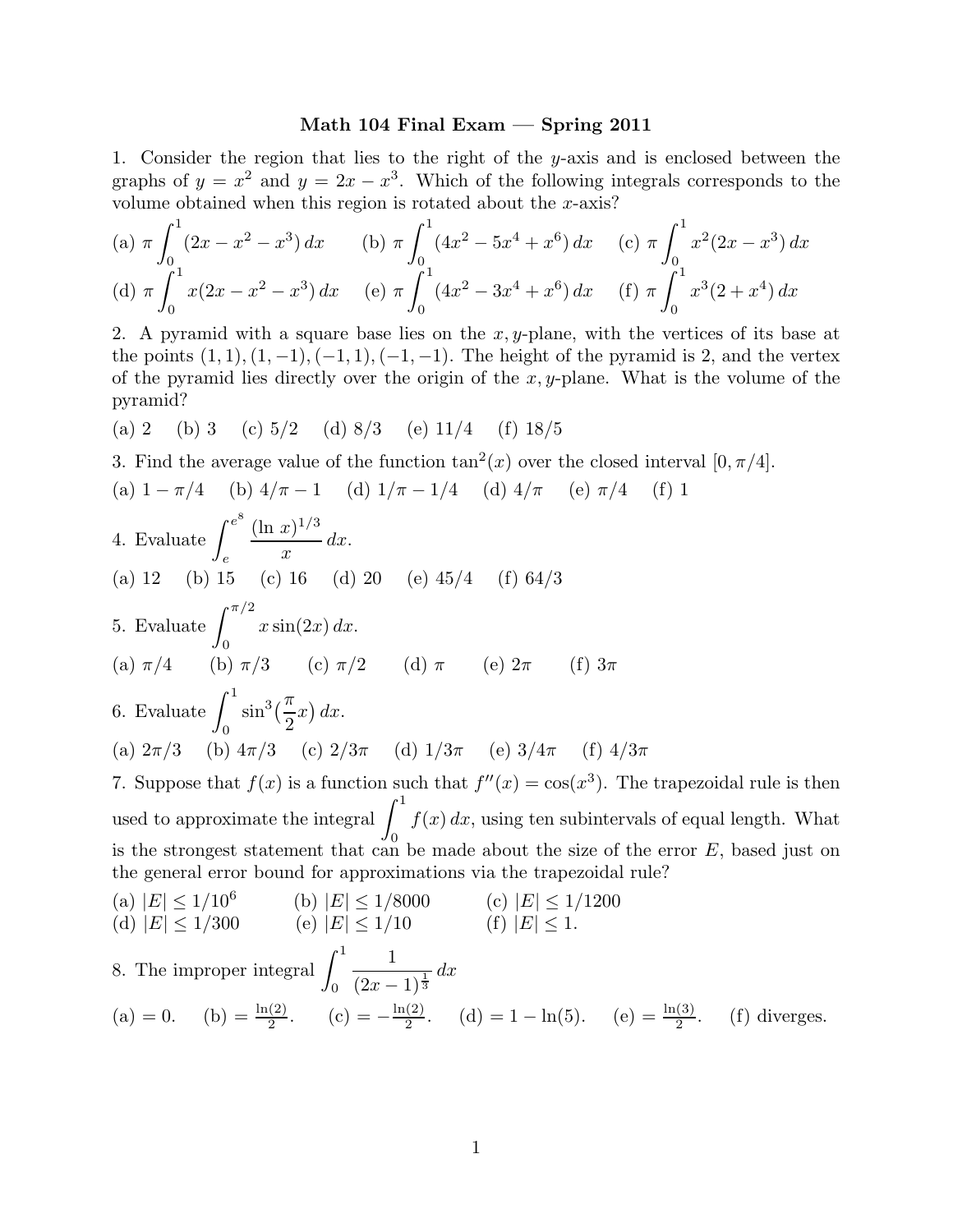9. Find the arc length of the graph of  $y =$  $x^3$ 3  $+$ 1  $4x$ between  $x = 1$  and  $x = 2$ . [Note: It may be helpful to use identities like  $(x^2 + \frac{1}{4x^2})^2 = x^4 + \frac{1}{2} + \frac{1}{16x^4}$ .

(a) 0 (b)  $59/24$  $\frac{8}{27}(10\sqrt{10}-1)$  (d)  $\pi \ln(2)$  (e)  $\frac{3}{8}$  $(f)$  It is divergent.

10. Consider the graph of  $y = \ln(\cos(x))$  between  $x = 0$  and  $x = 1$ . Which of the following integrals corresponds to the surface area of the object obtained by rotating this graph about the x-axis?

(a) 
$$
\int_0^1 2\pi \sqrt{1 + \ln(\cos(x))^2} dx
$$
  
\n(b)  $\int_0^1 2\pi \ln(\sin(x)) \sqrt{1 + \sec^2(x)} dx$   
\n(c)  $\int_0^1 2\pi \cos(x) \ln(\sin(x)) dx$   
\n(d)  $\int_0^1 2\pi \sec(x) \ln(\cos(x)) dx$   
\n(e)  $\int_0^1 2\pi x^2 \sin(x) \cos(x) \ln(x) dx$   
\n(f)  $\int_0^1 2\pi \sin^2(x) \sqrt{1 + \ln(x)^2} dx$ 

11. A certain random variable has probability density function  $f(x)$  given by  $f(x) = xe^{-x}$ for  $x > 0$ , and  $f(x) = 0$  for  $x \le 0$ . Find the mean of this random variable.

(a)  $-2$  (b)  $-1$  (c) 0 (d) 1 (e) 2 (f) 3

12. Suppose that a sequence  $\{a_n\}$  converges to  $\pi$ . Then the sequence  $\{\cos(a_n)\}\$ 

- (a) converges to  $-2$ . (b) converges to  $-1$ . (c) converges to 0.<br>(d) converges to 1. (e) converges to  $\pi$ . (f) diverges.
- (e) converges to  $\pi$ .

13. Suppose that a series  $\sum_{n=1}^{\infty} \sum_{n=1}^{\infty} 1/a_n$ . Suppose that a series  $\sum_{n=1}^{\infty} a_n$  converges to e, where each  $a_n > 0$ . Then the series  $\sum_{n=1}^{\infty} 1/a_n$ 

- (a) converges to  $-1/e$ . (b) converges to  $1/e$ . (c) converges to 0.<br>(d) converges to e. (e) converges to  $\pi$ . (f) diverges.
- (e) converges to  $\pi$ .

14. The series

$$
\sum_{n=1}^{\infty} \frac{10n^3 2^{n+4}}{\pi^n}
$$

- (a) converges by the alternating series test.
- (b) diverges by the alternating series test.
- (c) converges by the ratio test.
- (d) diverges by the ratio test.
- (e) converges because the terms approach 0.
- (f) diverges because the terms do not approach 0.